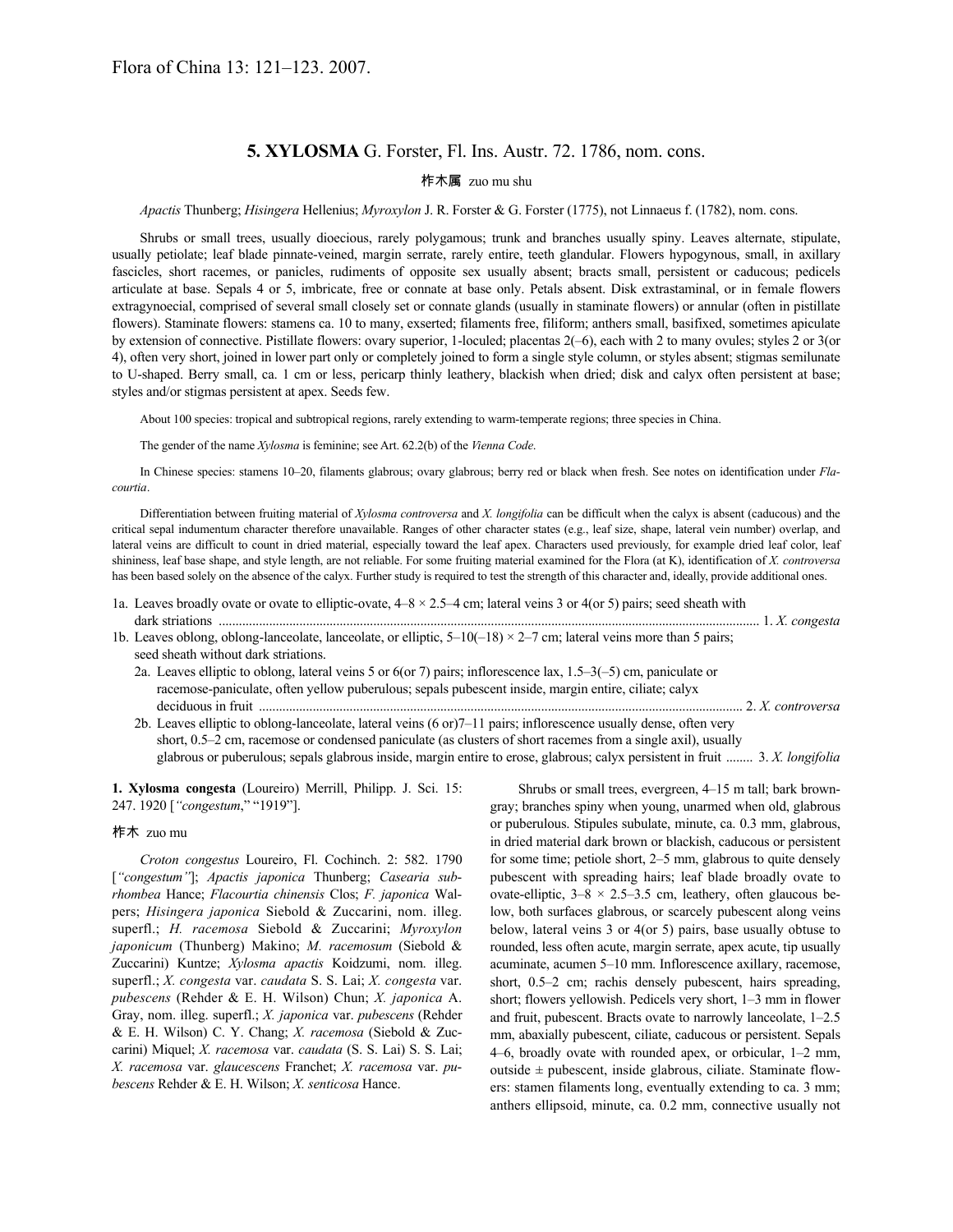projected beyond thecae; disk consisting of several, small, glabrous, closely set or connate glands. Pistillate flowers: disk annular, undulate; ovary ovoid, ca. 4.5 mm; placentas 2; styles 2, very short (to 0.5 mm) to nearly absent, joined in basal half. Berry dark red to black (black when dried), globose, 4–5 mm in diam.; calyx and disk persistent at least while fruit attached to plant; styles persistent. Seeds 2 or 3, reddish brown when dry, ovoid, flattened on one side by mutual pressure, 4–5 mm, completely covered in a thin membranous darkly streaked sheath. Fl. Jul–Nov, fr. Aug–Dec.

Forest margins, thickets on hills, plains, surrounding villages; 500–1100 m. Anhui, Fujian, Guangdong, Guangxi, Guizhou, Hubei, Hunan, Jiangsu, Jiangxi, Shaanxi, Sichuan, Taiwan, Xizang, Yunnan, Zhejiang [India (rare), Japan, Korea].

The varieties *Xylosma racemosa* var. *glaucescens* and *X. racemosa* var. *pubescens* are not upheld here. The characters used to distinguish them, glaucescence of the leaves, or hairiness of branchlets and petioles and venation of the abaxial leaf surface, were found to vary continuously throughout the species.

For *Xylosma senticosa* only three specimens (including the type) were available. Of these, *Hance 7437* (type; K) and a specimen numbered *"9204"* (collector illegible; K) were collected from Victoria Peak, Hong Kong. The third specimen, *Ford 579* (K), possibly a cultivated specimen, is also annotated "Victoria Peak." Between them, the specimens bear staminate or structurally bisexual flowers. All are similar to *X. congesta* but differ in the following combination of characteristics: leaves very small (1.5–3 cm), flowers sometimes structurally bisexual, sepals glabrous outside (margin ciliate), pedicel above the articulation glabrous, lower part of pedicel and inflorescence rachis glabrous or sparsely hairy, anther with connective projected as a fleshy, triangular appendage. After one of us (Yang) examined extensive gatherings of *Xylosma* from Hong Kong at PE, the inclusion of *X. senticosa* Hance within *X. congesta* was recommended.

### **2. Xylosma controversa** Clos, Ann. Sci. Nat., Bot., sér. 4, 8: 231. 1857.

## 南岭柞木 nan ling zuo mu

Shrubs or small trees, evergreen, 4–10 m tall; young stems often spiny, bark gray-brown; branchlets terete, glabrous or puberulous. Stipules subulate or triangular, minute, ca. 0.2 mm, glabrous, in dried material dark brown or blackish, caducous or persistent for some time; petiole 5–10 mm, glabrous or pubescent; leaf blade elliptic to oblong-elliptic,  $5-10(-18) \times 3-7$  cm, thickly papery to leathery, both surfaces glabrous, or abaxially spreading pubescent, midvein raised abaxially, impressed or flat adaxially, lateral veins 5 or 6(or 7) pairs, arched-ascending, especially basal pairs, conspicuous on both sides, base acute to slightly attenuate, margin serrate, apex acute or acuminate, acumen 5–10 mm. Inflorescence axillary, paniculate, often with very short branches and then racemelike, lax; rachis 1.5–5 cm, puberulous to pubescent with spreading yellowish hairs, sometimes glabrescent. Pedicels 2–3 mm, puberulous to pubescent; bracts ovate to lanceolate, 1–3 mm, both surfaces pubescent, persistent or caducous. Flowers numerous, greenish white, 3–4 mm in diam. Sepals 4, ovate-orbicular,(1–)2–2.5(–3) mm, often unequal in size, outside pubescent with short semispreading hairs, or nearly glabrous, inside densely hairy, hairs semispreading, white, long; sepal margin ciliate. Staminate flowers:

stamens with filaments ca. 2 mm, anthers ellipsoid, ca. 0.5 mm; disk glands small, close set. Pistillate flowers: ovary ovoid-globose, ca. 2 mm; disk annular or few lobed; placentas 2, each with 2 or 3 ovules; styles 2(or ?3), usually completely joined to form a single style column  $(0.5-1)(-1.5)$  mm. Fruit reported as red, drying black, globose, 3–5 mm in diam. Seeds 2–8, mid to darker brown when dried, ovoid, flattened at least on one side by mutual compression, 4–5 mm, completely enclosed in a thin sheath, sheath without dark streaks. Fl. Apr–May, fr. Aug–Sep.

Evergreen broad-leaved forests, forest margins; low elevations. Fujian, Guangdong, Guangxi, Guizhou, Hainan, Hunan, Jiangsu, Jiangxi, Sichuan, Yunnan [India, Malaysia, Nepal, Vietnam].

- 1a. Leaf blades abaxially and branchlets
- glabrous .............................................. 2a. var. *controversa* 1b. Leaf blades abaxially along veins and
	- branchlets puberulous ............................ 2b. var. *pubescens*

## **2a. Xylosma controversa** var. **controversa**

南岭柞木(原变种) nan ling zuo mu (yuan bian zhong)

Leaf blades abaxially and branchlets glabrous.

Evergreen broad-leaved forests, forest margins; low elevations. Fujian, Guangdong, Guangxi, Guizhou, Hainan, Hunan, Jiangsu, Jiangxi, Sichuan, Yunnan [India, Malaysia, Nepal, Vietnam].

*"Xylosma controversum* var. *glabrum"* [sic] (S. S. Lai, Bull. Bot. Res., Harbin 14: 224. 1994) belongs here but was not validly published under Art. 37.2 of the *Vienna Code* because two gatherings were indicated as types: *Q. H. Lu 324* (IBG) and *L. Deng [L. Teng] 1492* (IBSC), the type status of the former being indicated by the text "Typus: in (IBG) et (INSC)" [sic].

**2b. Xylosma controversa** var. **pubescens** Q. E. Yang, **var. nov.**

#### 毛叶南岭柞木 mao ye nan ling zuo mu

Type: China. Guangdong: Yangshan Xian, in rocky, shady places under dense forests, alt. 500 m, *L. Teng 1675* (holotype, PE).

*A var.* controversa *ramulis et foliis subtus ad venas puberulis differt*.

Abaxial surfaces of leaf blades along veins and branchlets puberulous.

● Evergreen broad-leaved forests, forest margins; low elevations. Guangdong, Guangxi, Guizhou, Hunan, Jiangxi, Sichuan.

**3. Xylosma longifolia** Clos, Ann. Sci. Nat., Bot., sér. 4, 8: 231. 1857.

#### 长叶柞木 chang ye zuo mu

*Xylosma congesta* (Loureiro) Merrill var. *kwangtungensis* F. P. Metcalf; *X. racemosa* (Siebold & Zuccarini) Miquel var. *kwangtungensis* (F. P. Metcalf) Rehder.

Shrubs or small trees, evergreen, 4–7 m tall; bark graybrown; branchlets spiny, glabrous. Stipules not seen; petiole 5– 8 mm, glabrous; leaf blade narrowly elliptic, oblong-elliptic, oblong-lanceolate, or narrowly obovate,  $4-15(-20) \times (2-2)$ .5– 5(–7 cm), leathery, both surfaces glabrous, lateral veins (6 or)7–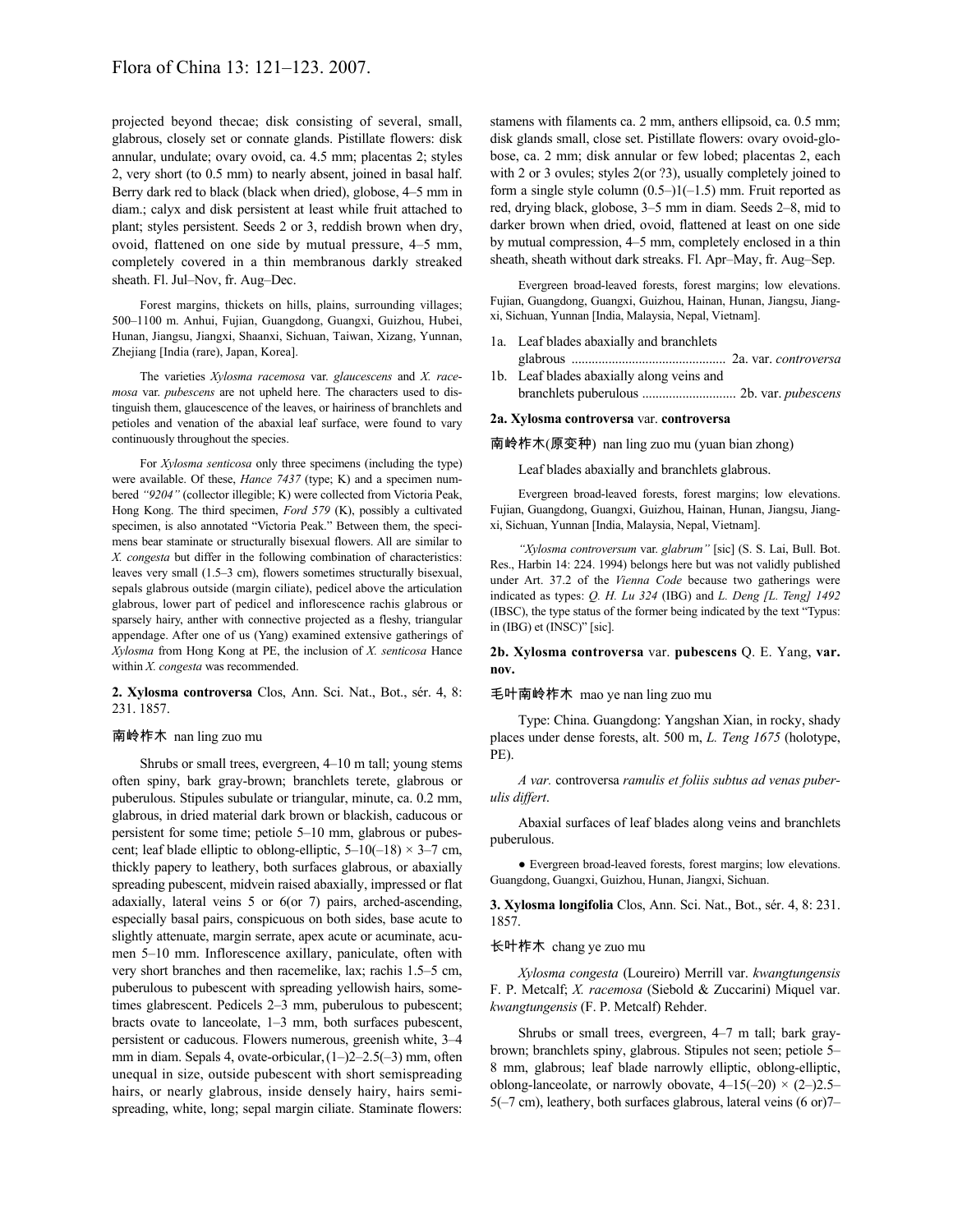# Flora of China 13: 121–123. 2007.

11 pairs, raised on both surfaces, base acute, cuneate, very rarely obtuse, margin serrate, apex acuminate, acumen 1–2 cm. Inflorescence of short racemes or reduced panicles borne singly or in condensed clusters in leaf axils; rachis 0.5–2 cm, glabrous or puberulous; bracts ovate (staminate flowers) to lanceolate (pistillate flowers), small, 0.5–1 mm, glabrous or sparsely puberulous. Flowers greenish, 2.5–3.5 mm in diam. Pedicels 1–2 mm, slender, puberulous. Sepals 4 or 5, persistent, ovate or lanceolate, 1–2 mm, abaxially glabrous or sparsely puberulous with spreading hairs, adaxially glabrous, margin entire to erose  $(x 10$  mag.), glabrous. Staminate flowers: stamen filaments eventually ca. 3 mm; anthers ellipsoid, minute, ca. 0.3 mm; disk glands small,  $\pm$  connate. Pistillate flowers: disk annular or few lobed, ovary ovoid, ca. 2 mm; placentas 2 or 3, each with 2 or 3 ovules; styles 2 or 3, very short, 0.5–0.8 mm or less, partly or completely joined. Berry reported as red when ripe, drying black, globose, 4–6 mm in diam.; calyx, disk, and style persistent. Seeds 4 or 5, brown when dried, ca. 4 mm, ovoid, flattened on one or more sides by mutual compression, completely enclosed in a thin sheath, sheath without dark streaks. Fl. Apr–May, fr. Jun–Oct.

Mountain forests; 1000–1600 m. Fujian, Guangdong, Guangxi, Guizhou, Hainan, Yunnan [India, Laos, Nepal, Thailand, Vietnam].

*"Xylosma fascicuflorum"* [sic] (S. S. Lai, Bull. Bot. Res., Harbin 14: 224. 1994) belongs here but was not validly published under Art. 37.2 of the *Vienna Code* because two gatherings were indicated as types (*B. Y. Qiu 50405* and *M. G. Li [M. K. Li] 697*).